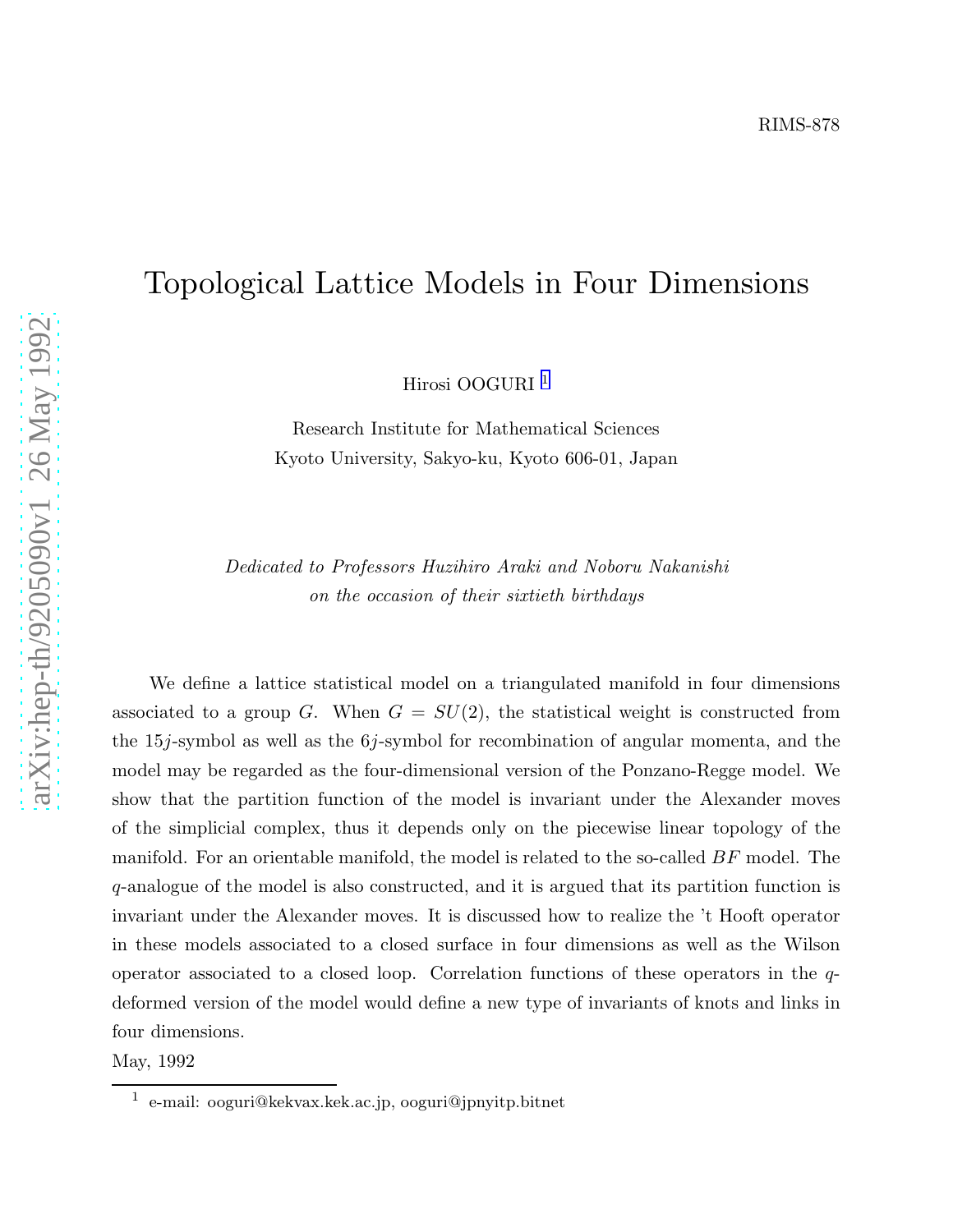Recently several numerical results have been reported in the three and fourdimensional simplicial quantum gravities concerning their phase structure[[1\]](#page-13-0), [\[2](#page-13-0)]. Especially in four dimensions, it is suggested in [\[2](#page-13-0)] that there is a second order phase transition point indicating the continuum limit of the model. In view of the importance of this suggestion, it is desirable to develop an alternative analytical approach to the dynamical triangulations.

In two dimensions, the matrix model [\[3](#page-13-0)] has been found a useful tool in studying the simplicial gravity, and there have been some attempts to extend it to higher dimensions [\[4](#page-13-0)]. In this so-called tensor model, one considers an integral over rank-3 tensors rather than matrices, and the perturbative expansion of the integral generates randomly triangulated three-dimensional manifolds. However, in this model, it is found difficult to have control over topologies generated by the random triangulation. This is because the model does not contain the sufficient number of parameters to distinguish different topologies. To solve this problem, Boulatov [\[5](#page-13-0)] proposed an improved version of the model defined in terms of functions with three variables on a group or a quantum group rather than the tensors. In his model, the perturbative expansion of the integral is expressed as a sum over triangulated three-manifolds weighted with some topological invariant which depends on the choice of the group G. There is a large variety of topological weights corresponding to various choices of groups, and one may hope to gain control in summing over topologies with suitable choice of groups.

The purpose of this paper is two-folded. First we will extend the Boulatov's model to four dimensions and check that its perturbative expansion is expressed as a sum over triangulated four-manifolds. We then show that the weight for the summation is invariant under the Alexander moves[[6\]](#page-13-0) [[7\]](#page-13-0) of the simplicial complex, and thus depends only on the combinatorially equivalent class of the triangulation. This model could be useful for analytical study of the four-dimensional simplicial gravity. It is known that there is no algorithmical way to classify topologies in four dimensions, but it would still be possible that, for a suitable choice of  $G$ , the perturbative expansion of the model is dominated by  $S<sup>4</sup>$  or by some restricted set of topologies <sup>2</sup>.

 $2$ This seems to be the case in three dimensions [[5](#page-13-0)].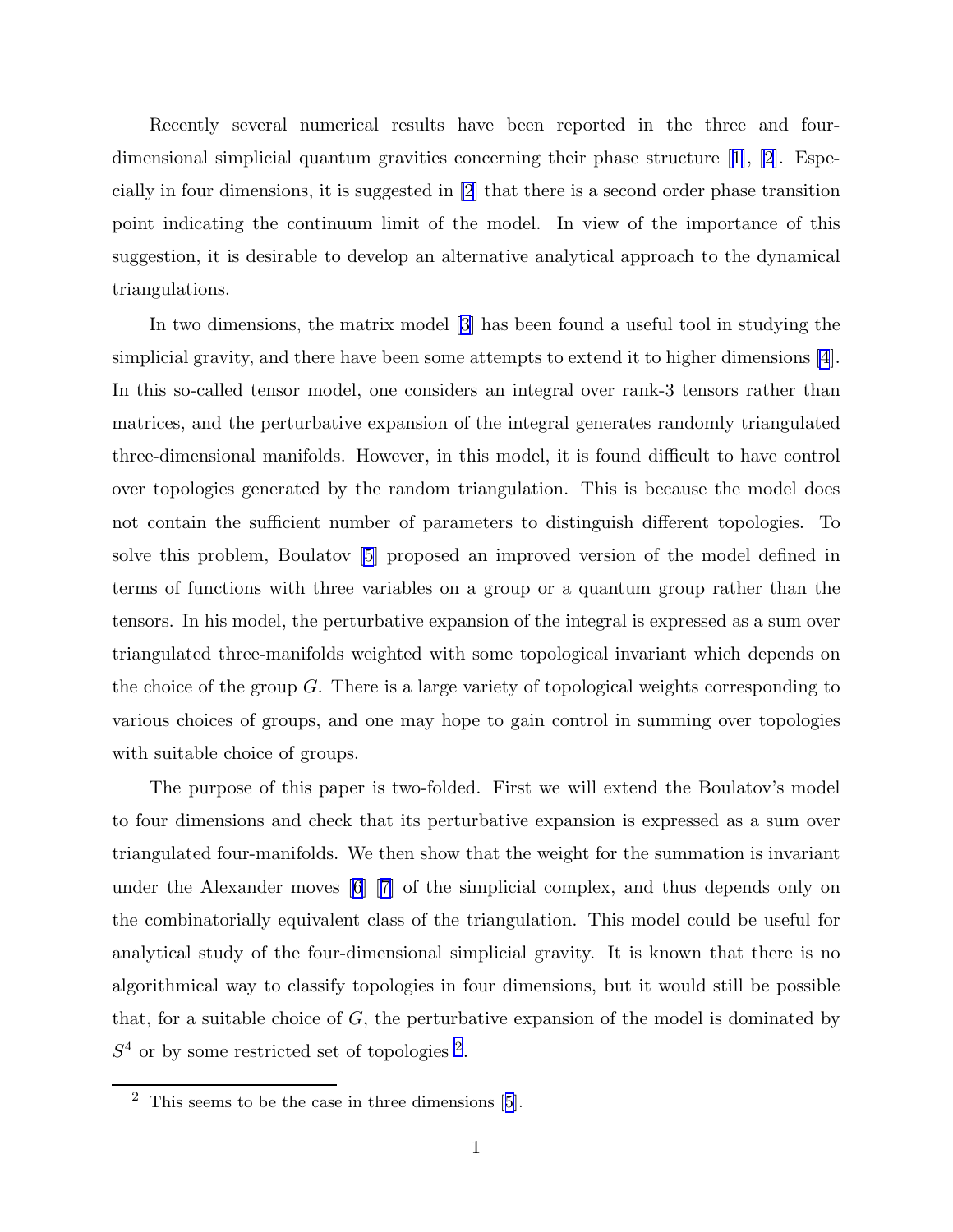The topological invariants obtained in this way are interesting in their own right, and examining their properties is the second purpose of this paper<sup>3</sup>. In order to solve the quantum gravity in four dimensions, independently of how one defines it, one would need to have a good understanding on four-dimensional geometries. Thus it should be useful to study various geometrical invariants formulated in the language of quantum field theory and statistical mechanics. In the three-dimensional model of Boulatov, if we choose G to be the quantum group  $SU_q(2)$ , the weight in summing over topologies is constructed from the 6j-symbolsof  $SU_q(2)$  [[9\]](#page-13-0). The weight then reproduces the three-dimensional topological invariant defined by Turaev and Viro [\[10](#page-13-0)], whose  $q \to 1$  limit has been studied many years ago by Ponzano and Regge [\[11](#page-13-0)]. It has been shown in [\[12](#page-13-0)] [\[13](#page-13-0)] that the Turaev-Viro invariant is related to the partition function of the Chern-Simons gauge theory[[14\] \[15](#page-13-0)] in three dimensions. We shall see that this feature persists in four dimensions. For  $q = 1$ , the four-dimensional model constructed here makes use of the 15j-symbols as well as the 6j-symbols, and it may be regarded as a four-dimensional version of the Ponzano-Regge model. It is also possible define the  $q$ -analogue of this model, whose partition function could be regarded as a four-dimensional version of the Turaev-Viro invariant. Although the proof of the topological invariance given here only applies to the case of  $q = 1$ , we present an evidence that it should also hold for when q is a root of unity. For  $q = 1$ , the lattice model is related to the so-called BF model[[16\]](#page-13-0) [[17\] \[18](#page-13-0)]. We have not been able to identify a quantum field theory corresponding to the q-analogue model, and this task is left for future investigation.

In the three-dimensional Chern-Simons theory, the Wilson operators[[19\]](#page-13-0) along closed loops make a basic set of observables and their expectation values are related to the Jones invariants of knots[[14\]](#page-13-0). One may also consider the 't Hooft operator [\[20](#page-13-0)], but it is known that the 't Hooft operator is identical to the Wilson operator in the Chern-Simons theory [\[21](#page-13-0)]. In four dimensions, on the other hand, it is a surface that makes a non-trivial knot. We study the 't Hooft operator in the  $BF$  model, which is associated to  $S^2$  embedded in four dimensions and differs from the Wilson operator, and discuss how to realize it in the lattice model. Both the 't Hooft operator and the Wilson operator create physical states

<sup>&</sup>lt;sup>3</sup> In this paper, we discuss geometries in the piecewise linear category. If two differential manifolds are diffeomorphic, their smooth triangulations are combinatorially equivalent [\[8\]](#page-13-0). Thus an invariant of the piecewise linear topology gives a diffeomorphism invariant of smooth manifolds. In four dimensions, it is not know whether a homeomorphism of two combinatorial manifolds also implies their combinatorial equivalence. This is known to be the case in two and three dimensions.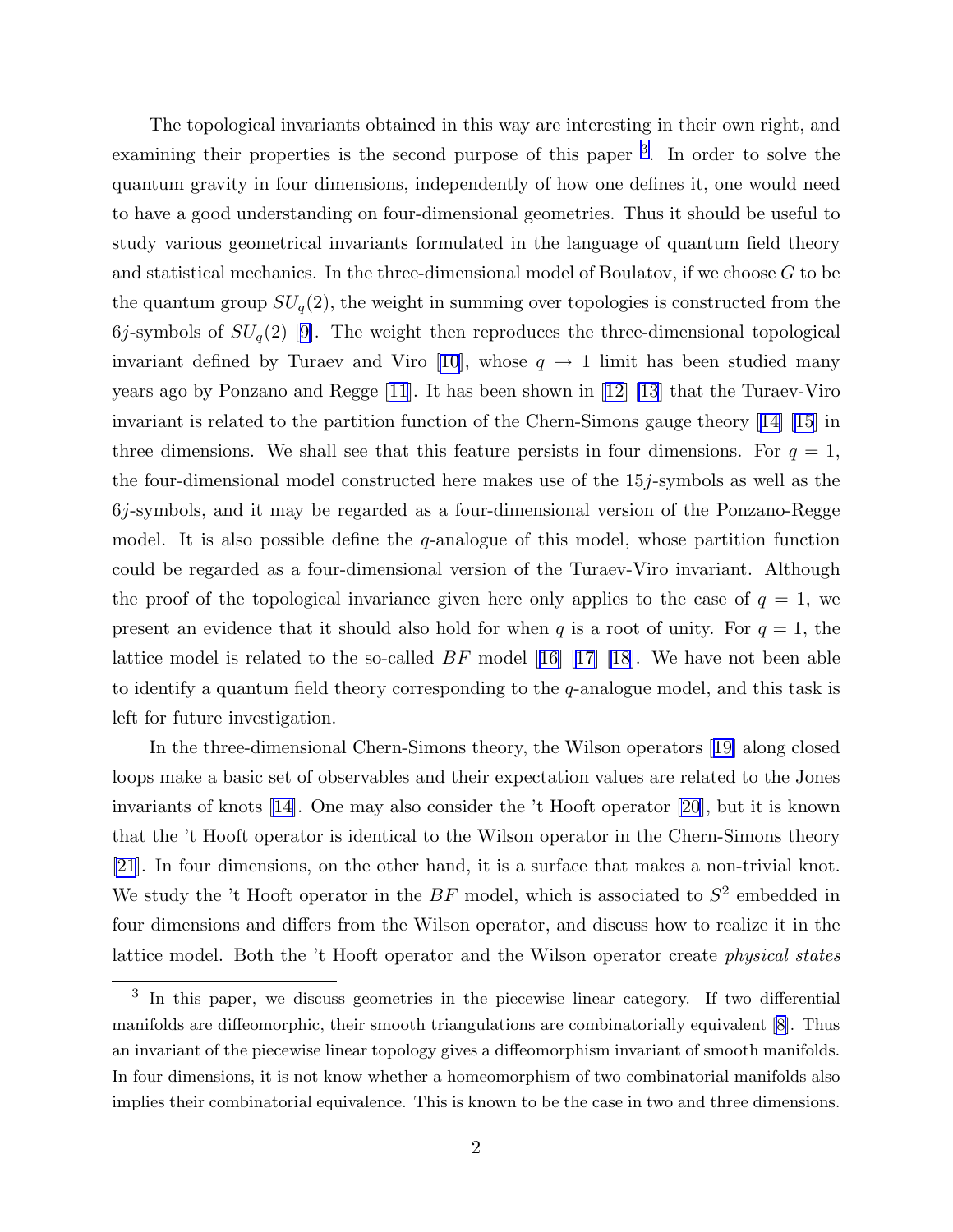<span id="page-3-0"></span>on  $S^2 \times S^1$  embedded in the four-dimensional manifold M. In the case of the 't Hooft operator,  $S^2 \times S^1$  is a boundary of  $S^2 \times D^2$  embedded in M, and its  $S^1$ -part is contractable. On the other hand, for the Wilson operator,  $S^2 \times S^1$  is a boundary of  $D^3 \times S^1$ , and the  $S<sup>1</sup>$ -part may link with other operators. Correlation functions of the these operators in the q-deformed version of our lattice model would define a new type of invariants of knots and links in four dimensions.

Let us define our model. We start with a real-valued function of four variables  $\phi(g_1, g_2, g_3, g_4)$  on  $G$   $(g_i \in G)$ . For simplicity of notations, we describe the case when  $G = SU(2)$ , but extensions to other groups should be obvious. If we take G to be a finite group, the model constructed below may be regarded as a four-dimensional version of the Dijkgraaf-Witten model [\[22](#page-13-0)]. The function  $\phi$  can be expanded in terms of matrix elements  $D_{mn}^j(g)$  of a spin-j representation as

$$
\phi(g_1, g_2, g_3, g_4) = \sum_{j_i, m_i, n_i} \phi_{m_1 n_1 \dots m_4 n_4}^{j_1 \dots j_4} D_{m_1 n_1}^{j_1}(g_1) \dots D_{m_4 n_4}^{j_4}(g_4). \tag{1}
$$

We then require  $\phi$  to be invariant under the right action of  $G$ ,

$$
\phi(g_1U, g_2U, g_3U, g_4U) = \phi(g_1, g_2, g_3, g_4) , (U \in G)
$$

This condition is equivalent to

$$
\phi(g_1, g_2, g_3, g_4) = \int dU \phi(g_1 U, g_2 U, g_3 U, g_4 U), \qquad (2)
$$

where dU is the invariant Haar measure on G normalized as  $\int dU = 1$ . If G is a finite group, the integral is replaced by a summation over group elements divided by the cardinality of the group. With this normalization, integrals of products of  $D_{mn}^j$ 's become

$$
\int dU \prod_{i=1}^{2} D_{m_i n_i}^{j_i}(U) = \delta^{j_1, j_2} g_{m_1 m_2}^{j_1} g_{n_1 n_2}^{j_2}
$$
\n
$$
\int dU \prod_{i=1}^{3} D_{m_i n_i}^{j_i}(U) = \begin{pmatrix} j_1 & j_2 & j_3 \ m_1 & m_2 & m_3 \end{pmatrix} \begin{pmatrix} j_1 & j_2 & j_3 \ n_1 & n_2 & n_3 \end{pmatrix}
$$
\n
$$
\int dU \prod_{i=1}^{4} D_{m_i n_i}^{j_i}(U) = \sum_{j, m, m', n, n'} \begin{pmatrix} j_1 & j_2 & j \ m_1 & m_2 & m \end{pmatrix} g_j^{mm'} \begin{pmatrix} j & j_3 & j_4 \ m' & m_3 & m_4 \end{pmatrix}
$$
\n
$$
\begin{pmatrix} j_1 & j_2 & j \ n_1 & n_2 & n \end{pmatrix} g_j^{nn'} \begin{pmatrix} j & j_3 & j_4 \ n' & n_3 & n_4 \end{pmatrix}.
$$
\n(3)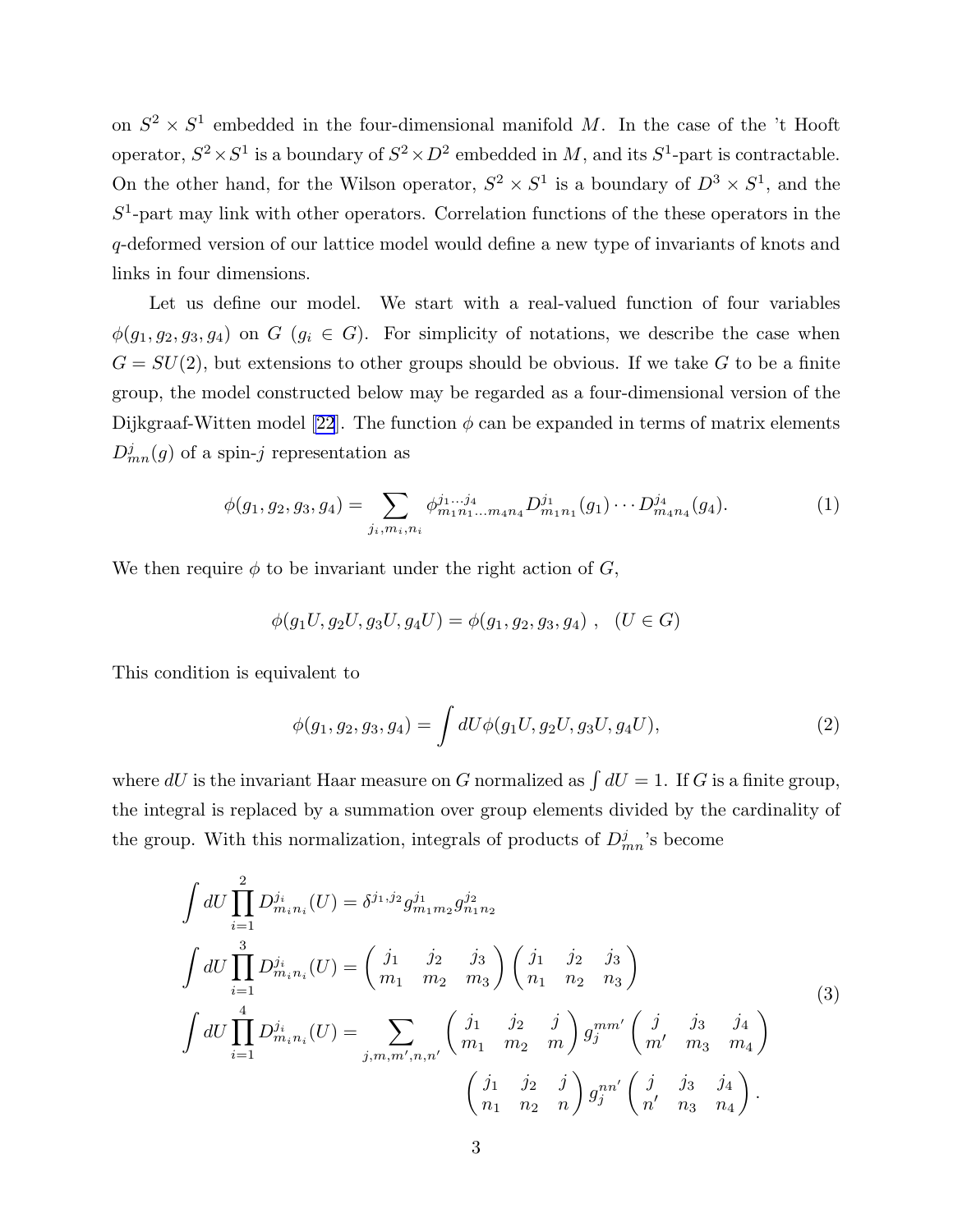<span id="page-4-0"></span>Here we used the Wigner 3j-symbol which is related to the Clebsch-Gordan coefficient as

$$
\begin{pmatrix} j_1 & j_2 & j_3 \ m_1 & m_2 & m_3 \end{pmatrix} = \frac{(-1)^{j_1 - j_2 - m_3}}{\sqrt{2j_3 + 1}} \langle j_1 j_2 m_1 m_2 | j_3 m_3 \rangle
$$

and the metric defined by

$$
g_{mm'}^{j} = (-1)^{j-m} \frac{1}{\sqrt{2j+1}} \delta_{m+m',0} ,
$$
  

$$
g_{j}^{mm'} = (-1)^{j+m} \sqrt{2j+1} \delta_{m+m',0} .
$$

By substituting ([1](#page-3-0)) into [\(2](#page-3-0)) and using the above formulae, we see that  $\phi$  is expanded as

$$
\phi(g_1, g_2, g_3, g_4) = \sum M_{m_1 m_2; m_3 m_4}^{j_1 j_2; j; j_3 j_4} D_{m_1 n_1}^{j_1}(g_1) \cdots D_{m_4 n_4}^{j_4}(g_4)
$$
  

$$
g_{j_1}^{n_1 n'_1} \cdots g_{j_4}^{n_4 n'_4} \begin{pmatrix} j_1 & j_2 & j \\ n'_1 & n'_2 & n \end{pmatrix} g_j^{n n'} \begin{pmatrix} j & j_3 & j_4 \\ n' & n'_3 & n'_4 \end{pmatrix},
$$
<sup>(4)</sup>

where

$$
M_{m_1m_2;m_3m_4}^{j_1j_2;j_1j_3j_4} = \sum_{n,n',n_i,n'_i} \phi_{m_1n_1...m_4n_4}^{j_1...j_4} g_{j_1}^{n_1n'_1} \cdots g_{j_4}^{n_1n'_1} \begin{pmatrix} j_1 & j_2 & j \\ n'_1 & n'_2 & n \end{pmatrix} g_j^{nn'} \begin{pmatrix} j & j_3 & j_4 \\ n' & n'_3 & n'_4 \end{pmatrix}.
$$
\n
$$
(5)
$$

There are several conditions that the coefficient M should obey. The real-valuedness of  $\phi$  implies

$$
\overline{M}^{j_1 j_2; j_1 j_3 j_4}_{m_1 m_2; m_3 m_4} = (-1)^{\sum_{i=1}^4 (j_i - m_i)} M^{j_1 j_2; j_1 j_3 j_4}_{-m_1 - m_2; -m_3 - m_4},
$$

where we used the hermiticity of  $D_{mn}^j$ 

$$
\overline{D}_{mn}^j(g) = (-1)^{\sum_{i=1}^4 (j_i - m_i)} D_{-m-n}^j(g).
$$

We also require  $\phi(g_1, g_2, g_3, g_4)$  to be invariant under cyclic permutations of any three of its arguments. By the definition (5), this means that the coefficient satisfies

$$
M_{m_3m_1;m_2m_4}^{j_3j_1;j_2j_4} = \sum_{j'} (-1)^{j_1+j_2+j_3+j_4} \sqrt{(2j+1)(2j'+1)} \begin{Bmatrix} j_1 & j_2 & j' \\ j_3 & j_4 & j \end{Bmatrix} M_{m_1m_2;m_3m_4}^{j_1j_2;j';j_3j_4} \tag{6}
$$

and similar relations obtained by cyclic permutations of  $(j_1, j_2, j_3, j_4)$ . Here the symbol  $\{\cdots\}$  in the right hand side is the Racah-Wigner 6*j*-symbol describing recombination of three angular momenta.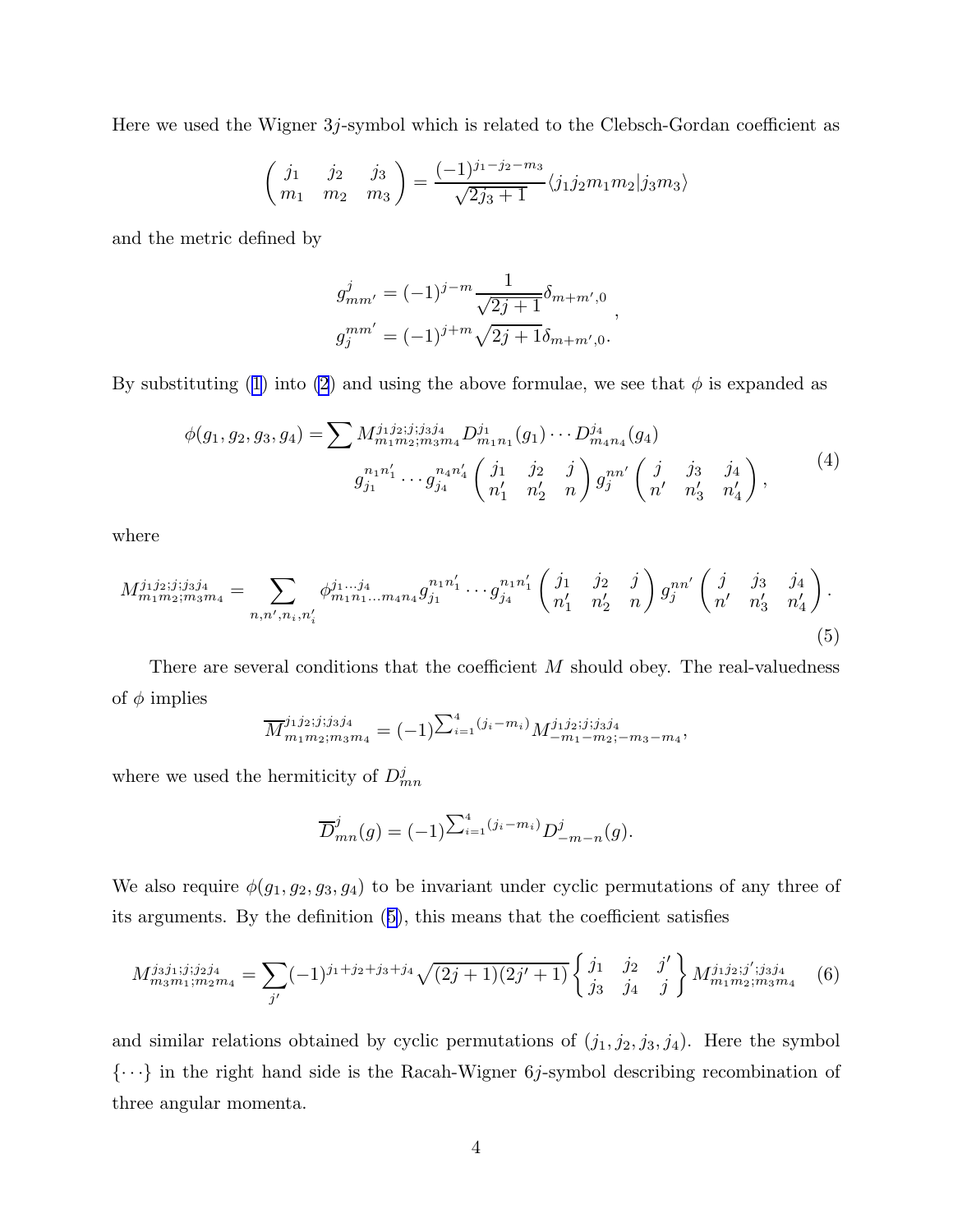<span id="page-5-0"></span>Now let us define our action.

$$
S = \frac{1}{2} \int \prod_{i=1}^{4} dg_i \phi^2(g_1, g_2, g_3, g_4) + \frac{\lambda}{5!} \int \prod_{i=1}^{10} dg_i \phi(g_1, g_2, g_3, g_4) \phi(g_4, g_5, g_6, g_7)
$$
  

$$
\phi(g_7, g_3, g_8, g_9) \phi(g_9, g_6, g_2, g_{10}) \phi(g_{10}, g_8, g_5, g_1)
$$

A four-dimensional simplex consists of five tetrahedra (3-simplexes), ten triangles (2 simplexes), ten links (1-simplexes) and five vertices (0-simplexes). If we imagine that the function  $\phi(g_1, g_2, g_3, g_4)$  is associated to a tetrahedron with the group elements on its faces, the kinetic term in the above action is seen as overlapping of two tetrahedra while the interaction term represents gluing faces of five tetrahedra to make a 4-simplex. Substituting  $(4)$  $(4)$  into the above and using  $(3)$  $(3)$ , the action can be expressed in terms of M as

$$
S(M) = \frac{1}{2} \sum_{j,m} |M_{m_1 m_2, m_3 m_4}^{j_1 j_2, j_3 j_4, j}|^2
$$
  
 
$$
- \frac{\lambda}{5!} \sum_{j,m,n} (-1)^{\sum_{i=1}^{10} (j_i + m_i)} (-1)^{\sum_{i=1}^{5} (l_i + n_i)} \begin{cases} l_1 & l_2 & l_3 & l_4 & l_5 \ j_1 & j_2 & j_3 & j_4 & j_5 \ l_{10} & l_9 & l_8 & l_7 & l_6 \end{cases}
$$
  
\n
$$
M_{m_2 n_2; -n_4 m_3}^{j_2 l_2; l_3; l_4 j_3} M_{m_4 n_4; -n_6 m_5}^{j_4 l_4, l_5; l_6 j_5} M_{-m_2 n_6; -n_8 m_1}^{j_2 l_6; l_7; l_8 j_1} M_{-m_3 n_8; -n_{10} - m_5'}^{j_3 l_8; l_9; l_{10} j_5} M_{-m_4 n_{10}; -n_2 - m_1}^{j_4 l_{10}; l_1; l_2 j_1}
$$
  
\n(7)

Here

$$
\begin{Bmatrix}\n l_1 & l_2 & l_3 & l_4 & l_5 \\
j_1 & j_2 & j_3 & j_4 & j_5 \\
l_{10} & l_9 & l_8 & l_7 & l_6\n\end{Bmatrix} = \sum_{m,n} (-1)^{\sum_{i=1}^{10} (j_i + m_i)} (-1)^{\sum_{i=1}^{5} (l_i + n_i)} \begin{pmatrix}\n j_1 & l_1 & l_2 \\
m_1 & n_1 & -n_2\n\end{pmatrix}
$$
\n
$$
\begin{pmatrix}\n j_2 & l_2 & l_3 \\
m_2 & n_2 & -n_3\n\end{pmatrix}\n \begin{pmatrix}\n j_3 & l_3 & l_4 \\
m_3 & n_3 & -n_4\n\end{pmatrix}\n \begin{pmatrix}\n j_4 & l_4 & l_5 \\
m_4 & n_4 & -n_5\n\end{pmatrix}
$$
\n
$$
\begin{pmatrix}\n j_5 & l_5 & l_6 \\
m_5 & n_5 & -n_6\n\end{pmatrix}\n \begin{pmatrix}\n j_2 & l_6 & l_7 \\
-m_2 & n_6 & -n_7\n\end{pmatrix}\n \begin{pmatrix}\n j_1 & l_7 & l_8 \\
-m_1 & n_7 & -n_8\n\end{pmatrix}
$$
\n
$$
\begin{pmatrix}\n j_3 & l_8 & l_9 \\
-m_3 & n_8 & -n_9\n\end{pmatrix}\n \begin{pmatrix}\n j_5 & l_9 & l_{10} \\
-m_5 & n_9 & -n_{10}\n\end{pmatrix}\n \begin{pmatrix}\n j_4 & l_{10} & l_1 \\
-m_4 & n_{10} & -n_1\n\end{pmatrix}
$$

is the  $15j$ -symbol of the third kind [\[23](#page-13-0)]. It is not difficult to see that the  $15j$ -symbol defined in this way can be expressed in terms of the  $6j$ -symbols. Although the  $15j$ -symbol does not possess the full rotational symmetry of the 4-simplex, the symmetry is recovered in the interaction term of the action thanks to the condition  $(6)$  $(6)$  satisfied by M.

A partition function of our model is defined as

$$
Z = \int \prod_{j,j,i,m_i:\sum m_i=0} dM_{m_1m_2;m_3m_4}^{j_1j_2;j,j_3j_4} \exp(-S(M)).
$$
 (8)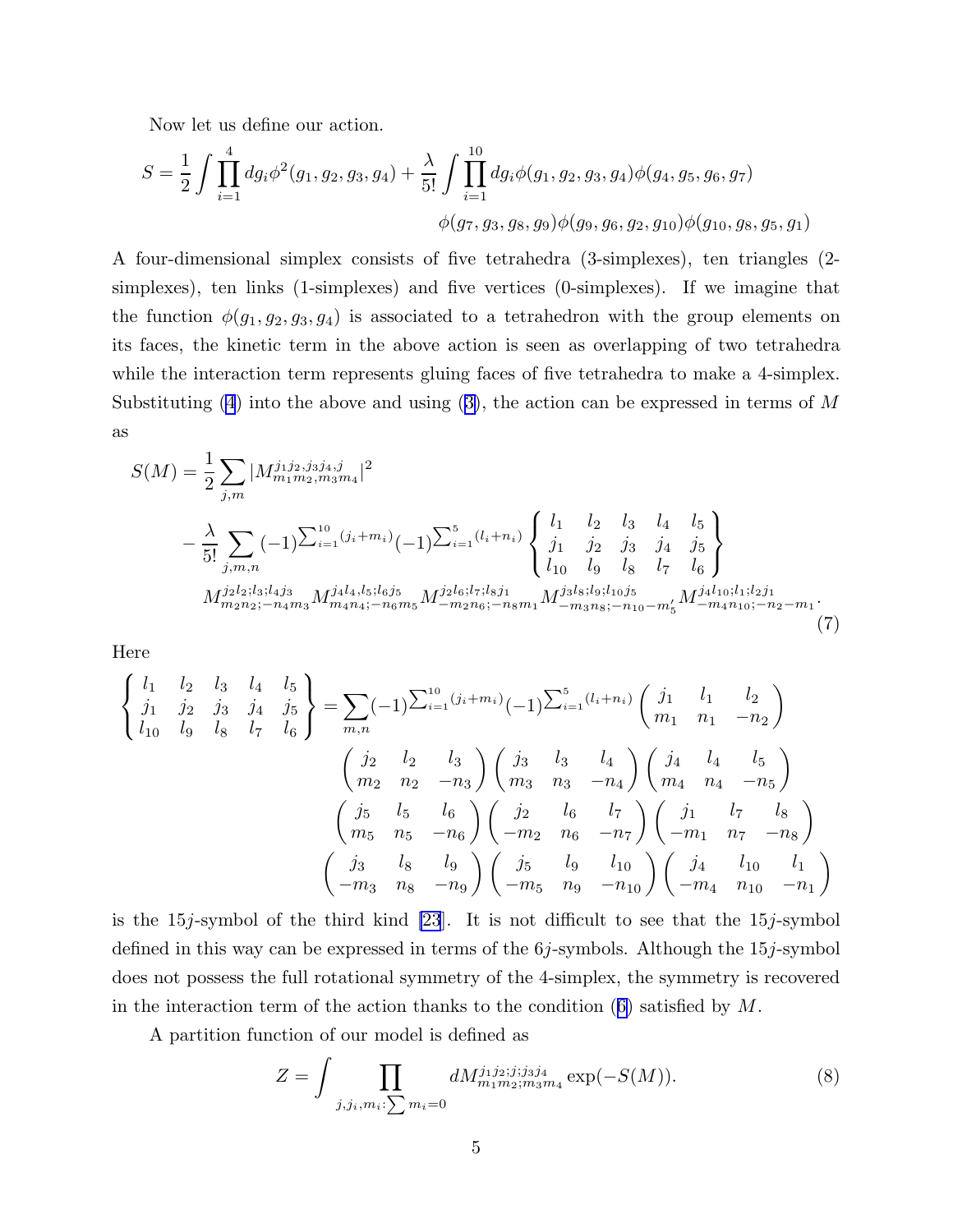<span id="page-6-0"></span>As in the case of two[[3](#page-13-0)] and three dimensions[[4\] \[5](#page-13-0)], we expand this integral in powers of λ. Each term in this perturbative expansion is constructed from a propagator derived from the kinetic term in the action and a vertex given by the 15j-symbol. The non-vanishing components of the propagator are

$$
\langle M_{m_1m_2;m_3m_4}^{j_1j_2; j; j_3j_4} \overline{M}_{m'_1m'_2;m'_3m'_4}^{j_1j_2; j; j_3j_4} \rangle = \frac{1}{9} \prod_{i=1}^4 \delta^{m_i, m'_i}
$$
  

$$
\langle M_{m_1m_2;m_3m_4}^{j_1j_2; j; j_3j_4} \overline{M}_{m'_3m'_1;m'_2m'_4}^{j_3j_1; j'; j_2j_4} \rangle = \frac{1}{9} \prod_{i=1}^4 \delta_{m_i,m'_i} \sqrt{(2j+1)(2j'+1)} \begin{cases} j_1 & j_2 & j' \\ j_3 & j_4 & j \end{cases}
$$
  

$$
\langle M_{m_1m_2;m_3m_4}^{j_1j_2; j; j_3j_4} \overline{M}_{m'_2m'_3;m'_1m'_4}^{j_2j_3; j'; j_1j_4} \rangle = \frac{1}{9} \prod_{i=1}^4 \delta_{m_i,m'_i} \sqrt{(2j+1)(2j'+1)} \begin{cases} j_1 & j_2 & j' \\ j_4 & j_3 & j \end{cases}
$$

and others obtained by the cyclic permutations of  $(j_1, j_2, j_3, j_4)$ . By combining these elements together, the perturbative expansion of the integral ([8\)](#page-5-0) is expressed as

$$
Z = \sum_{C} \frac{1}{N_{sym}(C)} \lambda^{N_4(C)} Z_C,
$$
\n(9)

where the sum  $\sum_C$  is over oriented four-dimensional combinatorial manifolds,  $N_{sym}(C)$  is a rank of symmetries of C if any,  $N_4(C)$  is a number of 4-simplexes in C, and  $Z_C$  is given by a summation which can be written symbolically as

$$
Z_C = \sum_{j} \prod_{t: triangles} (2j_t + 1) \prod_{tetrahedra} \{6j\} \prod_{4-simplexes} \{15j\}.
$$
 (10)

To describe the precise content of the summand in the above, it is useful to draw a closed  $\phi^3$ -graph on each 4-simplex in C as follows. Each 4-simplex has a topology of a four-dimensional ball and its boundary is covered by five tetrahedra. On the boundary, we can draw a dual  $\phi^4$ -diagram by setting a vertex in each tetrahedron and and by connecting these vertices by links dual to the faces of the tetrahedra. We then split each vertex into two  $\phi^3$ -vertices and add an extra-link between them. There are three different ways to split each  $\phi^4$ -vertex, and we make an arbitrary choice of them at this moment. This defines a closed  $\phi^3$ -graph on each 4-simplex. By attaching a spin  $(j, m)$  on each link and the  $3j$ -symbol on each vertex of the  $\phi^3$ -graph <sup>4</sup> and by summing over the magnetic angular

<sup>4</sup> Although the 3j-symbol is the cyclic symmetric, it changes its sign under odd permutation of the indices. Thus, to be precise, the association of the 3j-symbol to the  $\phi^3$ -vertex is unique modulo the sign factor. Since each tetrahedron is shared by two 4-simplexes, this ambiguity is removed by choosing the same sign convention on the  $\phi^3$ -graphes on the two 4-simplexes.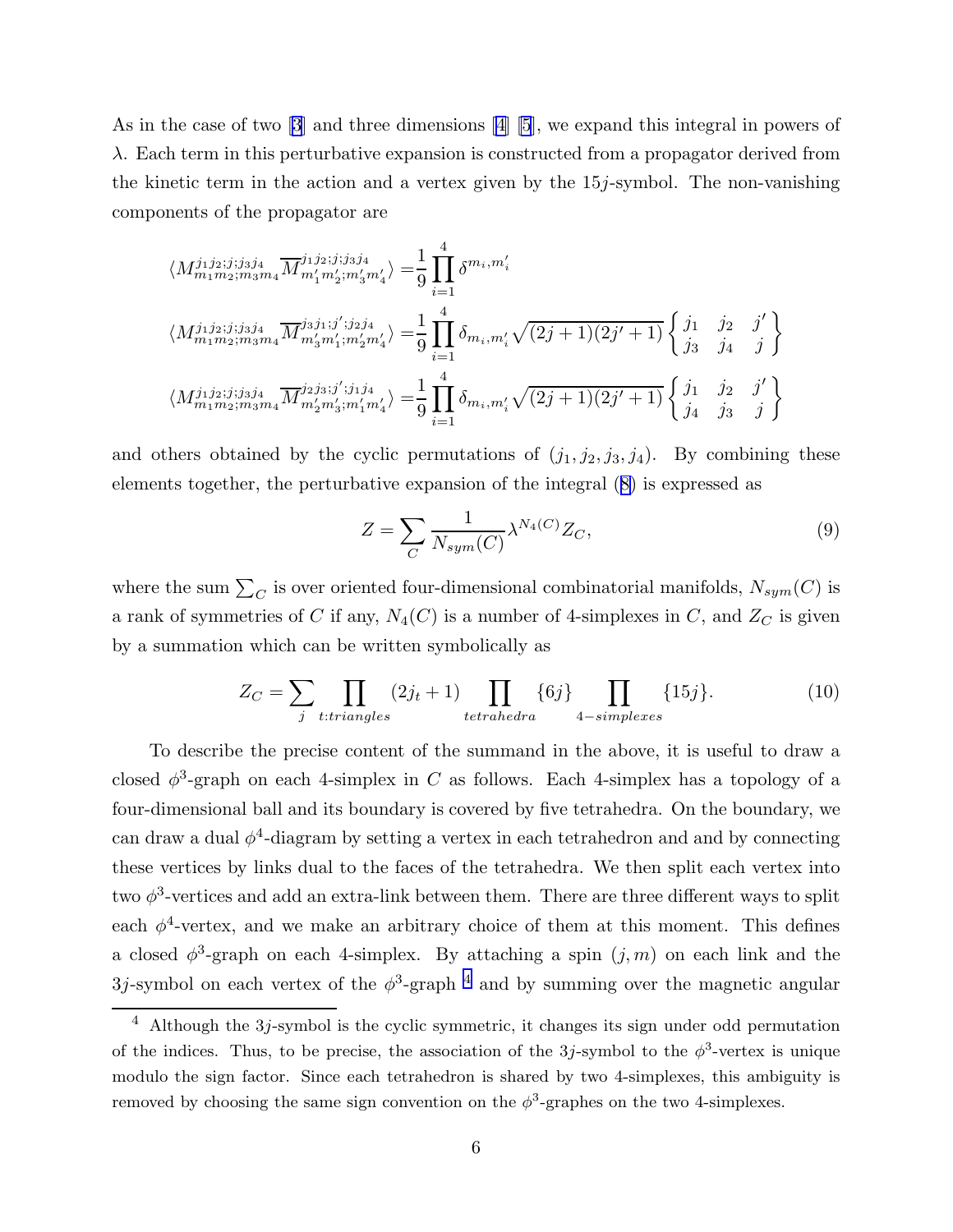momenta m, we obtain a sum of product of the  $15j$ -symbol and several  $6j$ -symbols [\[23](#page-13-0)]. Different choice of the splittings results in different combination of the  $6j$ -symbols. This procedure is applied to every 4-simplex in C in such a way that parts of  $\phi^3$ -graphes of two neighboring 4-simplexes match on their common tetrahedron. As a result, we obtain a sum of product of 15*j*-symbols, each of which is associated to a 4-simplex in  $C$ , and 6*j*-symbols which depend on how one splits the  $\phi^4$ -vertices. We then perform a sum of this object over all the spins on the extra-links which were added when we split the  $\phi^4$ -vertices. By using the orthonormality of the  $6j$ -symbol, one can show that the result of this summation is independent of the choice of splitting of the vertices and depends only on the structure of the complex C and the spins on the links dual to the 2-simplexes in  $C$ . This is what we represent by the product  $\prod_{i} \{6j\} \prod_{i} \{15j\}$  in the summand of ([10\)](#page-6-0).

Now we would like to examine the dependence of  $Z_C$  on the simplicial complex C. In 1930, Alexander[[6](#page-13-0)] defined a set of basic transformations of simplicial complexes and proved that two complexes are combinatorially equivalent if and only if they are connected by a sequence of these transformations. These basic transformations are called the Alexander moves. We would like to know how  $Z_C$  behaves under the Alexander moves. Recently Gross and Varsted introduced another set of transformations which they showed to be equivalent to the Alexander moves for dimensions less than or equal to four[[7\]](#page-13-0), and we shall use them below.

In four dimensions, there are five basic moves[[7\] \[2](#page-13-0)];

(1) Consider a 4-simplex and add one point at its center. We then draw five 1-simplexes which connect this point to the five vertices of the 4-simplex. This decomposes the original 4-simplex into five 4-simplexes.

(2) Consider two 4-simplexes sharing one tetrahedron. There remains a pair of vertices which are not shared by the 4-simplexes and we connect them by a 1-simplex. This recombines the two 4-simplexes into three 4-simplexes.

(3) Consider three 4-simplexes sharing one triangle, and suppose that there are three tetrahedron each of which is shared by two of the 4-simplexes. Then there are three 1 simplexes each of which belongs to only one of the 4-simplexes. The three 4-simplexes are recombined into three 4-simplexes sharing a triangle spanned by these three 1-simplexes. The other two moves are obtained by reversing the moves (1) and (2).

To examine the behavior of  $Z_C$  under these moves, it is useful to know that the 15jsymbols which appear in ([10\)](#page-6-0) can be expressed as a sum of product of the 6j-symbols [\[23](#page-13-0)]. Then the Biedenharn-Elliot identity and the orthonormality of the  $6j$ -symbols can be used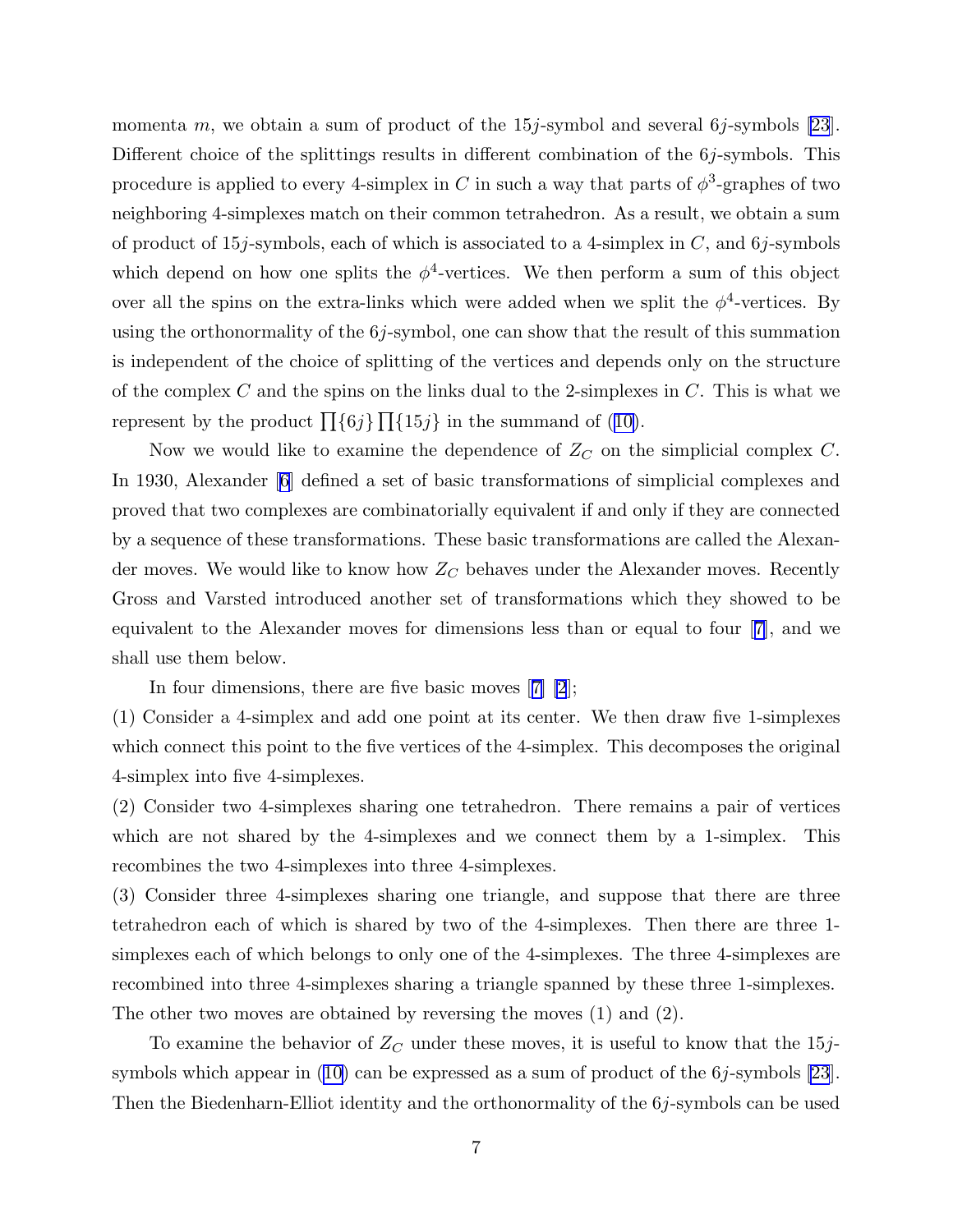<span id="page-8-0"></span>to show that  $Z_C$  is invariant under these moves upto a multiplicative factors. Rather than showing the detail of the computations, we present here another proof, similar to the one used in[[5\]](#page-13-0) in studying the three-dimensional model.

By using the formulae  $(3)$  $(3)$  and the definition of the 15*j*-symbol in terms of the 3*j*symbols, we can rewrite  $Z_C$  as follows.

$$
Z_C = \sum_{j} \sum_{m,n \text{ } t: triangles} (2j_t + 1) \prod_{T: tetrahedra} \int dU_T D^{j_{1,T}}(U_T) \cdots D^{j_{4,T}}(U_T) \qquad (11)
$$

where each tetrahedron T carries a group element  $U_T$ , and  $j_{1,T},...,j_{4,T}$  are the spins on the links of dual to the four faces of T. The matrix elements  $D^{j}$ 's are multiplied together around triangles in  $C$ . Each triangle  $t$  is shared by a finite number of tetrahedra  $T_1^{(t)}$  $T_1^{(t)}, T_2^{(t)}, ..., T_{n_t}^{(t)}$ , and we can perform the sum over the spin- $j_t$  on the link dual to t using the formula

$$
\sum_{j_t} (2j_t+1) \text{Tr} \left[ D^{j_t}(U_{T_1^{(t)}}) \cdots D^{j_t}(U_{T_{n_t}^{(t)}}) \right] = \delta(U_{T_1^{(t)}} \cdots U_{T_{n_t}^{(t)}}, 1).
$$

If we regard  $\{U_T\}_{T:tetrahedra}$  as giving a set of transition functions of a principal G-bundle over the combinatorial manifold, the condition  $U_{T_1^{(t)}} \cdots U_{T_{n_t}^{(t)}} = 1$  derived here implies that the holonomy around the triangle  $t$  is trivial.

Now we can examine the behavior of  $Z_C$  under the five basic moves of the simplicial complex. In the first move, the subdivision of a 4-simplex into five 4-simplexes creates ten triangles and ten tetrahedra. Correspondingly we introduce ten spin variables  $j_1, ..., j_{10}$  on the triangles and ten group elements  $U_1, ..., U_{10}$  on the tetrahedra, which give transition function of a G-bundle in the interior of the original 4-simplex. By summing over  $j_i$ 's, we obtain ten  $\delta$ -functions, and they restrict the G-bundle in the interior to be flat. Then the ten group elements can be set to 1 by redefining the group elements on the original 4-simplex. The conditions imposed by these ten  $\delta$ -functions are not independent and four of them are redundant, giving rise to a factor  $\delta(1,1)^4$ . Thus  $Z_C$  transforms into  $\delta(1,1)^4 Z_C$ under the first move.

If G is a finite group,  $\delta(1,1)$  is simply a number of elements in G. But it is divergent for a continuous group like  $SU(2)$ . To regularize this divergence, one may cut off the summation as  $j_i \leq L$  for some large L as in [\[11](#page-13-0)]. The divergent factor is removed from the partition function by multiplying  $\delta(1,1)$  for each 0-simplex and dividing by  $\delta(1,1)$  for each 1-simplex (note that the numbers of the 0- and 1-simplexes increases by one and five in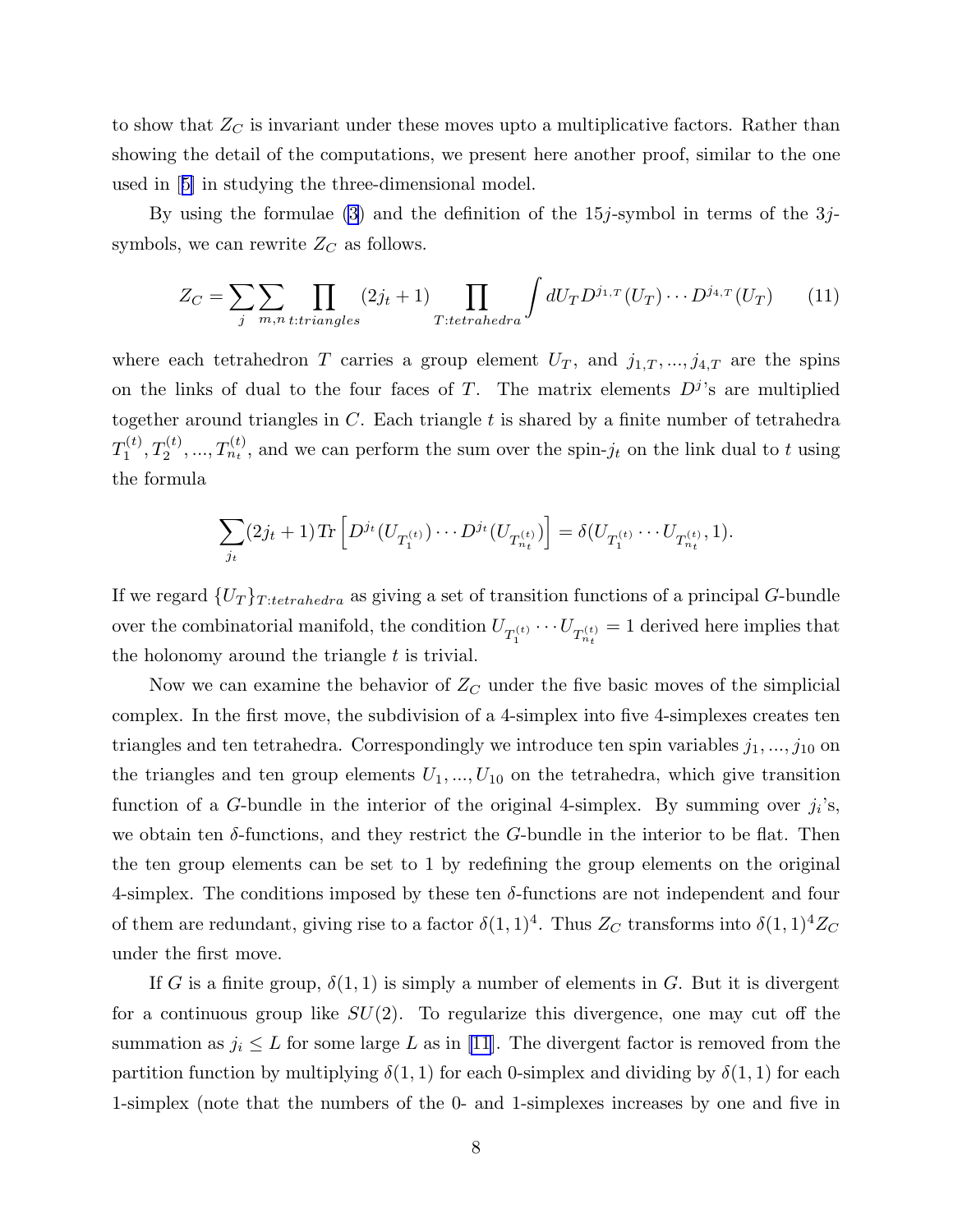<span id="page-9-0"></span>the first move), and we send  $L \to \infty$  after this. In this regularization, the invariance under the first move does not hold at a finite value of  $L$  and it is recovered only after taking the limit  $L \to \infty$ . Alternatively one may use the q-deformed version of the model defined below. When q is a root of unity,  $q = e^{2\pi i/(k+2)}$ , the sum over j's is naturally restricted as  $j \leq k/2$  and the q-analogue of  $\delta(1,1)$  is given by

$$
\delta(1,1) = \frac{k+2}{2\sin^2(\frac{\pi}{k+2})}.
$$

Inthe so-called BF model [[17\]](#page-13-0) [[18\]](#page-13-0) which we will identify as a continuum limit of our lattice model, this divergent factor would correspond to a part of its gauge volume.

In the second move, four triangles are added in the interior of two 4-simplexes and summing over spins on them generates four  $\delta$ -functions, three of which are independent. Thus  $Z_C$  transforms into  $\delta(1,1)Z_C$  under the second move. In this move, the number of the 0-simplexes does not change while the 1-simplexes increase by one. Thus the divergence is removed in the same way as in the first move. On the other hand, no redundant δ-function appears in the third move, and  $Z_C$  remains invariant under this move. The fourth and the fifth moves are the inverses of the first and the second moves, and  $Z_C$  transforms into  $\delta(1,1)^{-4}Z_C$  and  $\delta(1,1)^{-1}Z_C$  respectively. Combining these result, the dependence of  $Z_C$ on C is expressed as

$$
Z_C = \delta(1,1)^{-N_0(C) + N_1(C)} \chi_G(C),\tag{12}
$$

where  $N_0(C)$  and  $N_1(C)$  are numbers of 0- and 1-simplexes in C, and  $\chi_G(C)$  depends only on the combinatorial class of C.

It is straightforward to define the q-deformed version of the model, by replacing the 15j-symbols and the 6j-symbols by their  $q$ -analogues. Since the invariance under the Alexander moves is essentially due to the Biedenharn-Elliot identity and the orthonormality of the 6*j*-symbols, which are also satisfied by their q-analogues [\[9](#page-13-0)], it is likely that the qanalogue model is topological. The detailed analysis will be reported elsewhere.

The expression [\(11](#page-8-0)) suggests that, for a compact group  $G, Z_C$  is related to the partition function of the  $BF$  model which is defined for an oriented manifold M as

$$
Z_{BF} = \int [dB, dA] \exp(i \int_M \langle B, dA + [A, A] \rangle),
$$

where A is a connection one-form for a G-bundle on the manifold  $M$ , B is a G-valued twoform (G is a Lie algebra of G) and  $\langle, \rangle$  is the invariant bilinear form on G. If we integrate over  $B$  first, we obtain

$$
Z_{BF} = \int [dA] \delta(dA + [A, A]), \qquad (13)
$$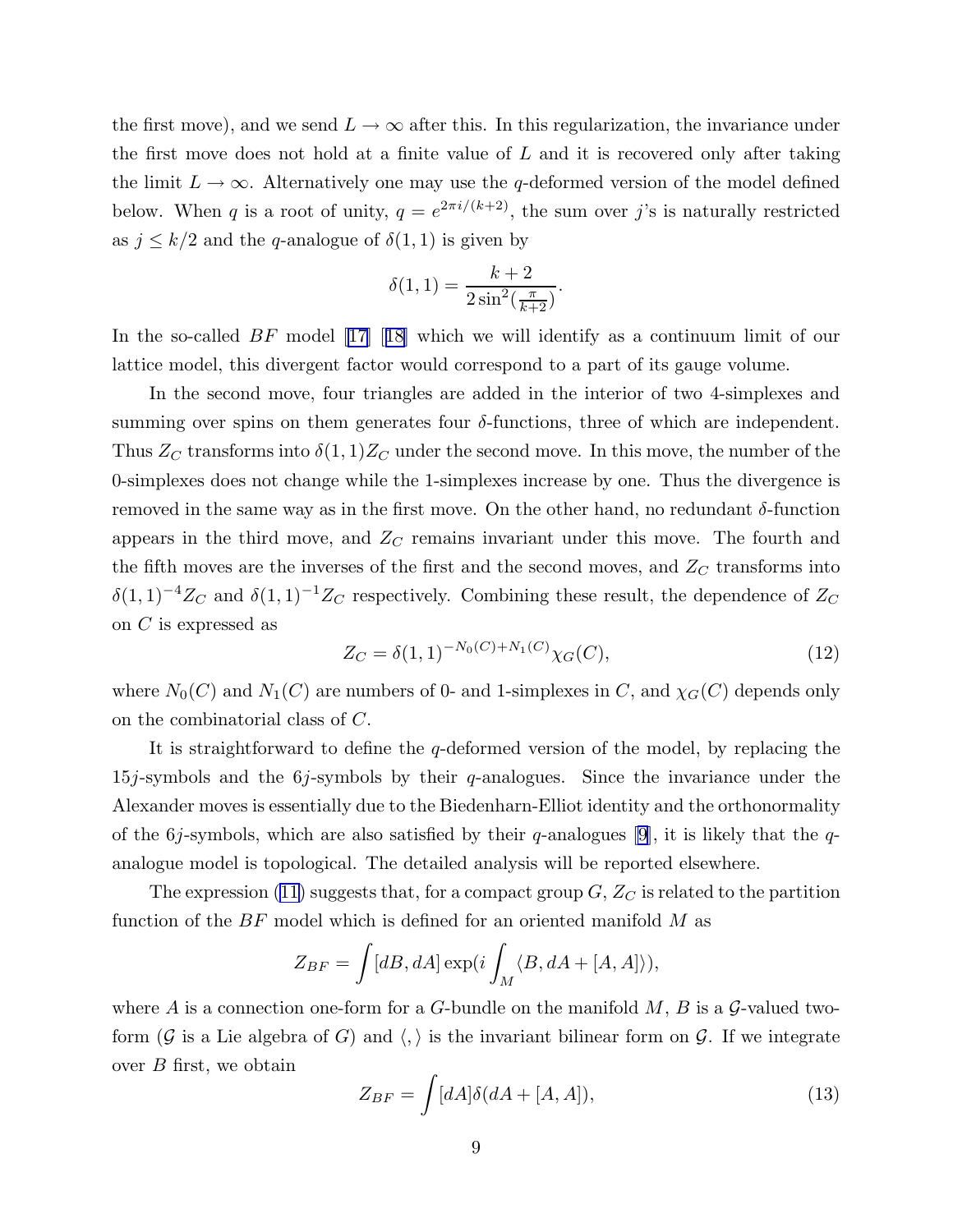<span id="page-10-0"></span>and  $Z_{BF}$  is given by an integral over flat connections. As we have seen in the above, the set of group elements  $\{U_T\}_{T:tetrahedra}$  in ([11\)](#page-8-0) define a principal G-bundle on the simplicial manifold, and the sum over  $j$ 's restricts the  $G$ -bundle to be flat. Due to the topological nature of the lattice model, we can take the triangulation to be infinitely fine. When C is a smooth triangulation of M, the integral over  $U_T$ 's in [\(11](#page-8-0)) is then identified with the integral over  $A$  in [\(13](#page-9-0)) in this limit in the sense of the lattice gauge theory. One may also regard the spin-j associated to each 2-simplex as a discretized version of the two-form B.

The action for the  $BF$  model has the following gauge symmetries,

$$
\delta A = D\lambda \,, \quad \delta B = [B, \lambda] + D\omega,\tag{14}
$$

where  $\lambda$  and  $\omega$  are G-valued 0- and 1-forms, and D is the covariant derivative with respect to the connection A. The Wilson operator associated to a closed loop  $\gamma$  is invariant under these gauge transformations and thus gives a physical observable in the theory. One may also try an operator defined by an integral over a closed surface  $\Sigma$  in  $M$  as  $\exp(i\int_{\Sigma} \langle \alpha, B \rangle)$ for some  $\alpha$  in  $\mathcal{G}$ . Insertion of this operator generates a holonomy  $e^{i\alpha}$  around the surface Σ. This is because the field strength F becomes non-vanishing on Σ upon integration over B. In the standard Yang-Mills theory, such an operator has been considered by 't Hooft [\[20](#page-13-0)], so we call it the 't Hooft operator here. If we take  $e^{i\alpha}$  to be in the center of G, the operator becomes invariant under the gauge transformations (14).

In order to maintain the gauge symmetries without restricting  $e^{i\alpha}$  to be in the center, we consider the following modification to the 't Hooft operator <sup>5</sup>. Let us choose a normal vector field on  $\Sigma$  and displace  $\Sigma$  slightly in the direction of the vector field to obtain another surface  $\Sigma'$ . The trajectory swept out by  $\Sigma$  then defines a three-dimensional submanifold  $V_{\Sigma}$  in M bounded by  $\Sigma$  and  $\Sigma'$ . This procedure is similar to the framing of the Wilson-line inthe three-dimensional Chern-Simons theory [[14\]](#page-13-0). The integration of the B field in  $V_{\Sigma}$ restricts A to be flat there, and this induces a flat connection on  $\Sigma$  as the boundary value of A. Especially when  $\Sigma$  is homeomorphic to  $S^2$ , the flat gauge field is trivial and the parallel transport  $\Omega(x, y) = P \exp(i \int_y^x A)$  is defined globally on  $\Sigma$ . Thus, in this case, we can define a gauge-invariant operator by

$$
T_{\alpha}(\Sigma) = \int dU \exp(i \int_{\Sigma} d^2x \langle B(x), \Omega(x, y) U \alpha U^{-1} \Omega(y, x) \rangle).
$$
 (15)

 $5$  An operator associated to a surface has also been considered in [\[24](#page-14-0)], but it differs from the one constructed here.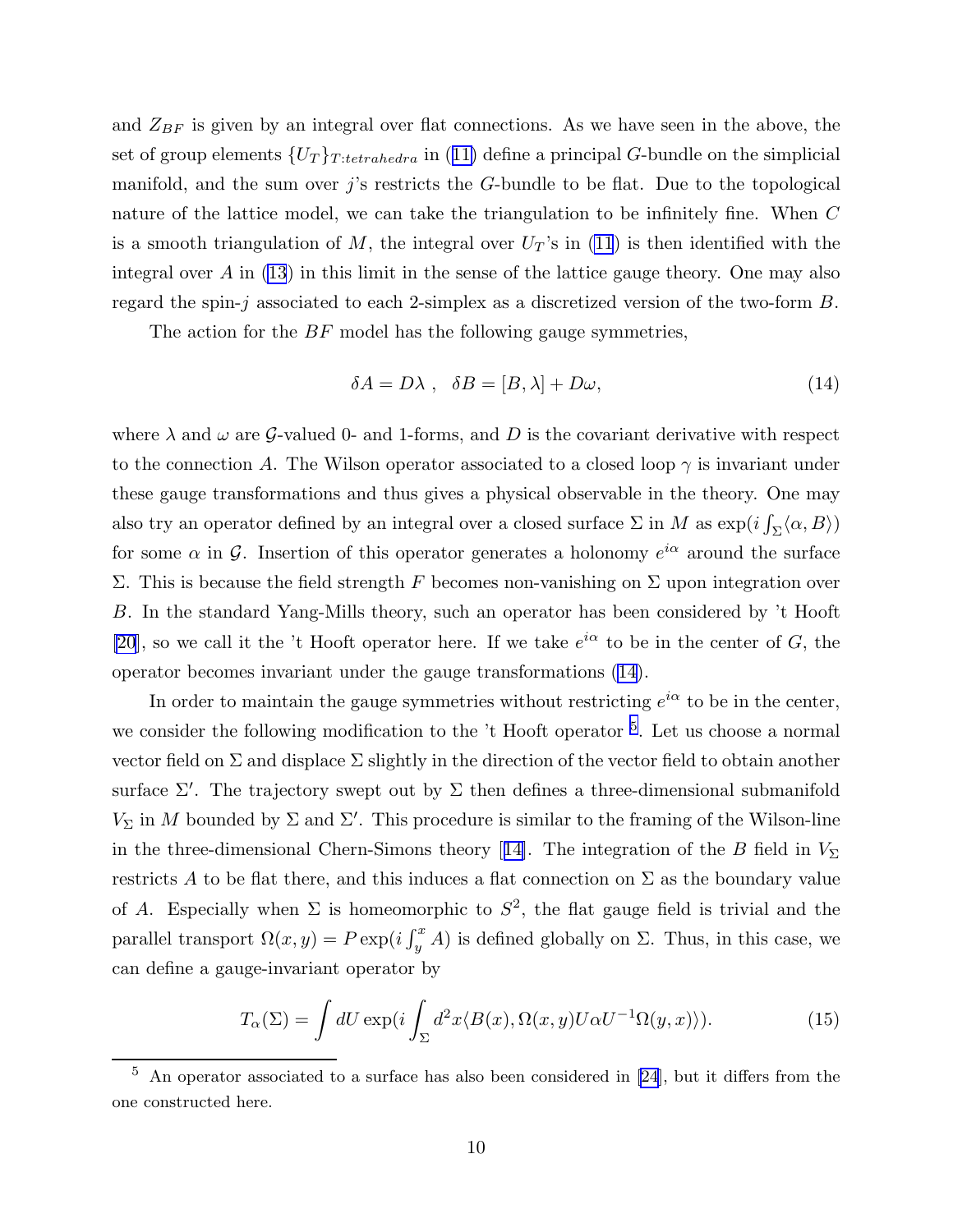Because of the U-integral, this definition of  $T_{\alpha}(\Sigma)$  is independent of the choice of a point y on  $\Sigma$ . It is easy to show that this is invariant under both of the gauge transformations in the above. In the  $BF$  model, the diffeomorphism invariance is the consequence of these gauge symmetries. Thus the expectation value of  $T_{\alpha}(\Sigma)$  is invariant under homotopy moves of Σ. If Σ is homeomorphic to a torus or a higher-genus surface, the flat gauge field is not necessarily trivial and this construction would need to be modified. In the following, we restrict ourselves to the case when  $\Sigma$  is homeomorphic to  $S^2$ .

Now let us discuss how to realize  $T_{\alpha}(\Sigma)$  in the lattice model. In the expression [\(11](#page-8-0)), each group element  $U_T$  is associated to a tetrahedron T in the simplicial complex C, and each 2-simplex carries a spin  $j_t$ . For each 2-simplex t, the group elements in the tetrahedra sharing t are multiplied together in the spin- $j_t$  representation  $D^{j_t}$  and the trace of the product is taken. Therefore the holonomy  $e^{i\alpha}$  around a given 2-simplex can be imposed by inserting  $e^{i\alpha}$  in the trace. In the combinatorial manifold, the surface  $\Sigma$  is represented by a collection of 2-simplexes  $\hat{\Sigma}$ . Thus we would like to insert  $e^{i\alpha}$  in the traces around all the 2-simplexes on  $\hat{\Sigma}$  in such a way that the topological invariance is maintained. This can be done, by discretizing the expression ([15\)](#page-10-0), as follows.

Let us choose a subcomplex  $\hat{V}_{\Sigma}$  homeomorphic to  $S^2 \times D^2$  ( $D^2$ : two-dimensional disc) in C such that the surface  $\hat{\Sigma} \simeq S^2$  is in the image of its boundary  $(\simeq S^2 \times S^1)$ . We first sum over the spin-j's on the 2-simplexes in the interior of  $\hat{V}_{\Sigma}$ . The G-bundle in the interior becomes flat, and the group elements in the tetrahedra in the interior can be set to 1 by redefining the group elements on the boundary of  $\hat{V}_{\Sigma}$ . We then insert  $e^{i\alpha}$  on the links dual to the 2-simplexes on  $\hat{\Sigma}$ . Each 2-simplexes on  $\hat{\Sigma}$  is shared by a pair of tetrahedra in  $\partial \hat{V}_{\Sigma}$ , and the insertion of  $e^{i\alpha}$  is made on the links connecting these pairs.

After inserting  $e^{i\alpha}$  on  $\hat{\Sigma}$ , we integrate over the group elements in the tetrahedra in C. In the exterior of  $V_{\Sigma}$ , the integral gives the product of the 15*j*-symbols and the 6*j*-symbols as in [\(10](#page-6-0)). Therefore the product becomes invariant under the Alexander moves in the exterior of  $\hat{V}_{\Sigma}$  after summing over spin-j's. On the other hand, the integral over the group elements on the boundary  $\partial \hat{V}_{\Sigma}$  generates a product of the 3*j*-symbols corresponding to the  $\phi^3$ -graph on  $\partial \hat{V}_\Sigma$ . The product is summed over the magnetic angular momenta on the links with insertions of  $e^{i\alpha}$  on the links dual to the 2-simplexes on  $\hat{\Sigma}$ . This defines a function of spin-j's on the  $\phi^3$ -graph on  $\partial \hat{V}_\Sigma \simeq S^2 \times S^1$ . By construction, the function depends on the triangulation on  $S^2 \times S^1$ , but its dependence is cancelled by the contribution from the exterior of  $\hat{V}_{\Sigma}$  after summing over the spin-j's on  $\partial \hat{V}_{\Sigma}$ . The topological invariance is then maintained.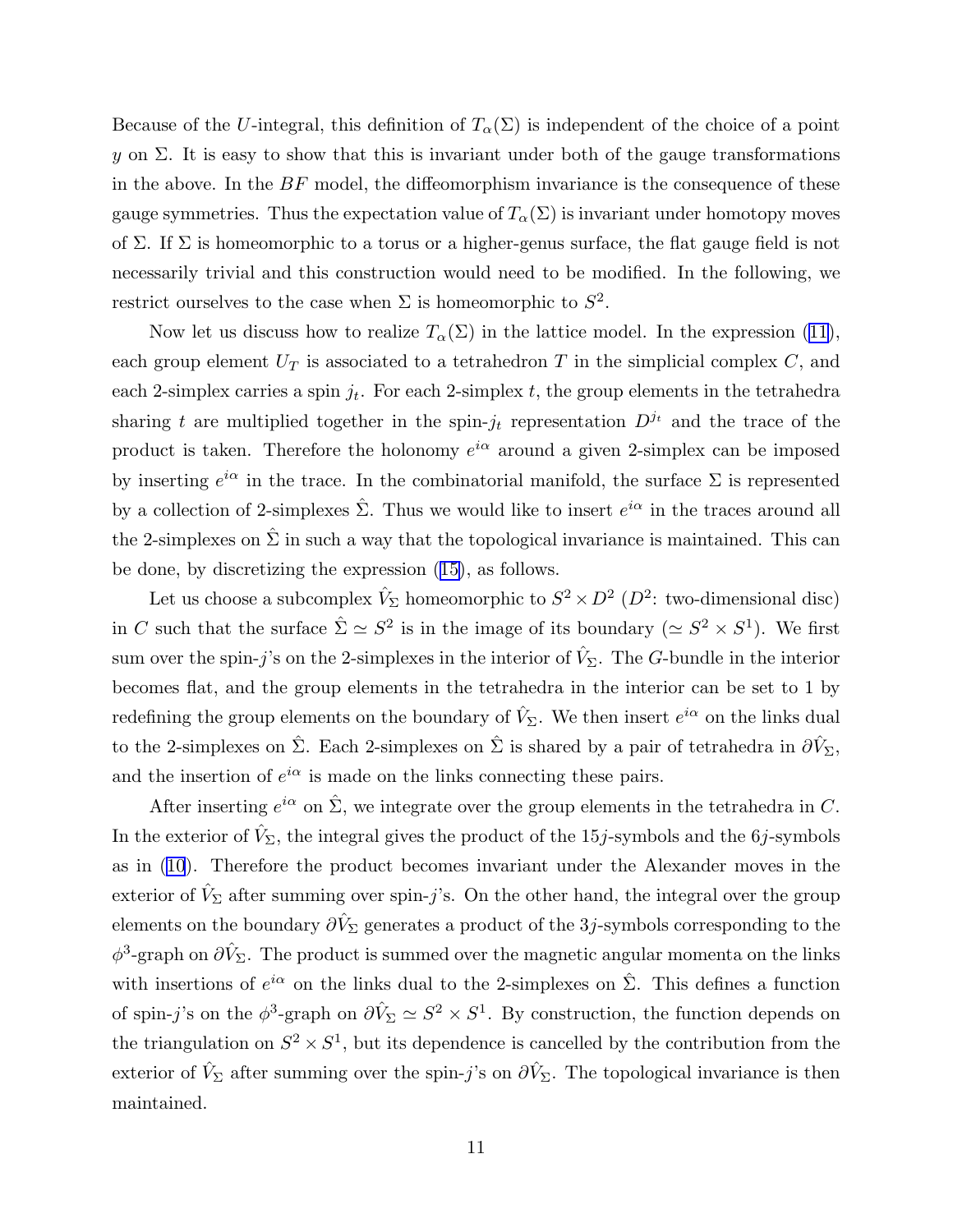In[[10\]](#page-13-0) [[13\]](#page-13-0), the notion of *physical states* has been introduced in the topological lattice model in three dimensions. In the three-dimensional model, states on a two-dimensional closed surface are functions of spin-j's on a  $\phi^3$ -graph dual to a triangulation of the surface, and they are called physical when they transform in a definite way specified in[[13\]](#page-13-0) under the Alexander moves of the triangulation. It is possible to introduce a similar notion in the four-dimensional model here. States in the four-dimensional model are functions of spin-j's on a  $\phi^3$ -graph on a three-dimensional closed manifold, and they are called physical when they transform in such a way that the insertion of the state on the three-manifold embedded in four dimensions does not spoil the topological invariance. We may regard the 't Hooft operator as creating a physical state on  $S^2 \times S^1$ .

For the 't Hooft operator,  $S^2 \times S^1$  is the boundary of  $\hat{V}_\Sigma \simeq S^2 \times D^2$ , and the  $S^1$ -part is contractable in M. One may also consider a complementary situation when the  $S^2$ -part is contractable while the  $S^1$ -part may link with other operators. This gives the Wilson operator for a closed loop  $\gamma$  which is the image of  $S^1$ . To be more explicit, we consider a subcomplex  $\hat{W}_{\gamma}$  homeomorphic to  $D^3 \times S^1$  ( $D^3$ : three-dimensional ball) in C such that the loop  $\gamma$  travels through tetrahedra  $T_1, ..., T_n$  in the interior of  $\hat{W}_{\gamma}$ . We then make a choice of a spin j and insert the discretized version of the Wilson operator  $tr[D^{j}(U_{T_1}) \cdots D^{j}(U_{T_n})]$ in the integrand of [\(11](#page-8-0)). By integrating out the group elements in the tetrahedra in  $\hat{W}_{\gamma}$ and by summing over the spins on the links in the interior of  $\hat{W}_{\gamma}$ , we obtain a function of the spins on the boundary of  $\hat{W}_{\gamma}$ . It is easy to check that the function defines a physical state on  $S^2 \times S^1$ .

We have constructed the 't Hooft operator associated to a surface  $\Sigma$  and the Wilson operator associated to a loop  $\gamma$ . They both create physical states on  $S^2 \times S^1$ , so their presence does not spoil the topological invariance of the lattice model. Especially their correlation functions are invariant under ambient isotopy moves of  $\Sigma$  and  $\gamma$ , and thus give invariants of knots and links. It should also be possible to define the 't Hooft operator and the Wilson operator in the q-deformed version of the lattice model. Detailed study of these invariants is left for future investigations.

## Acknowledgement

I would like to thank T. Eguchi, K. Higashijima, T. Inami, N. Ishibashi, Y. Yamada, S. Yahikozawa and T. Yoneya for discussions. I would also like to thank the members of the theory group in KEK, where part of this work was done, for their hospitality.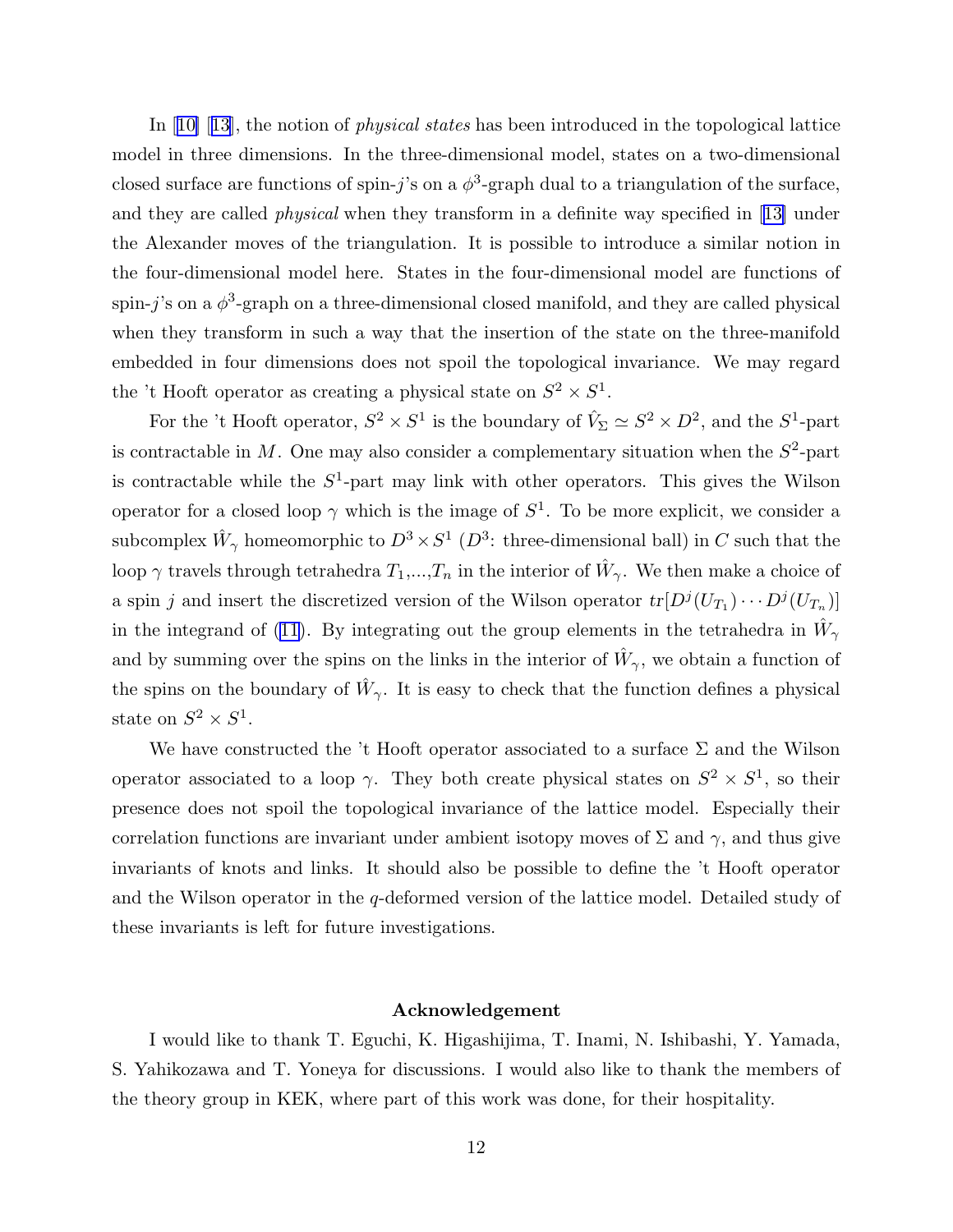## References

- <span id="page-13-0"></span>[1] M.E. Agishtein and A.A. Migdal, Mod. Phys. Lett. A6 (1991) 1863; J. Ambjorn and S. Varsted, Phys. Lett. B226 (1991) 258; D.V. Boulatov and A. Krzywicki, Mod. Phys. Letts A6 (1991) 3005; J. Ambjorn, D. Boulatov, A. Krzywicki and S. Varsted, preprint NBI-HE-91-46 (1991).
- [2] M.E. Agishtein and A.A. Migdal, preprint PUPT-1287 (1991), PUPT- (1992); J. Ambjorn and J. Jurkiewicz, preprint NBI-HE-91-47 (1991).
- [3] E. Brezin, C. Itzykson, G. Parisi and J.-B. Zuber, Commun. Math. Phys. 59 (1978) 35.
- [4] J. Ambjorn, B. Durhuus and T. Jonsson, Mod. Phys. Lett. A6 (1991) 1133; N. Sasakura, Mod. Phys. Lett. A6 (1991) 2613; M. Douglas and H. Ooguri, unpublished; N. Godfrey and M. Gross, *Phys. Rev.* **D43** (1991) R1749.
- [5] D.V. Boulatov, preprint SPhT/92-017 (1992)
- [6] J.W. Alexander, Ann. Math. 31 (1930) 292.
- [7] M. Gross and S. Varsted, preprint NBI-HE-91-33 (1991)
- [8] J.R Munkres, Elementary Differential Topology, Annals of Mathematics Studies 54, (Princeton University Press, 1963).
- [9] A.N. Kirillov and N.Yu. Reshetikhin, in Infinite Dimensional Lie Algebras and Groups, edited by V.G. Kac (World Scientific, 1989).
- [10] V.G. Turaev and O.Y. Viro, "State Sum Invariants of 3-Manifolds and Quantum 6j-Symbols," preprint (1990)
- [11] G. Ponzano and T. Regge, in Spectroscopic and Group Theoretical Methods in Physics, ed. F. Bloch (North-Holland, Amsterdam, 1968).
- [12] V.G. Turaev, C. R. Acad. Sci. Paris, t. 313, Série I (1991) 395; K. Walker, "On Witten's 3-Manifold Invariants," preprint (1990).
- [13] H. Ooguri and N. Sasakura, Mod. Phys. Lett. A6 (1991) 3591; H. Ooguri, preprint RIMS-851 (1991), to be published in Nucl. Phys. B.
- [14] E. Witten, Commun. Math. Phys. 121 (1989) 351; Nucl. Phys. B311 (1988/89) 46.
- [15] N. Reshetikhin and V.G. Turaev, Invent. Math. 103 (1991) 547.
- [16] A.S. Schwarz, Lett. Math. Phys. 2 (1978) 247; Commun. Math. Phys. 67 (1979) 1.
- [17] G. Horowitz, Commun. Math. Phys. 125 (1989) 417.
- [18] M. Blau and G. Thompson, Ann. Phys. 209 (1991) 129.
- [19] K.G. Wilson, Phys. Rev. D16 (1974) 2445.
- [20] G. 't Hooft, Nucl. Phys. B138 (1978) 1.
- [21] G. Moore and N. Seiberg, Phys. Lett B220 (1989) 422.
- [22] R. Dijkgraaf and E. Witten, Commun. Math. Phys. 129 (1990) 393.
- [23] A.P. Jucys, I.B. Levinson and V.V. Vanagas, Mathematical Apparatus of the Theory of Angular Momentum (Gordon and Breach, 1964); L.C. Biedenharn, J.D. Louck and